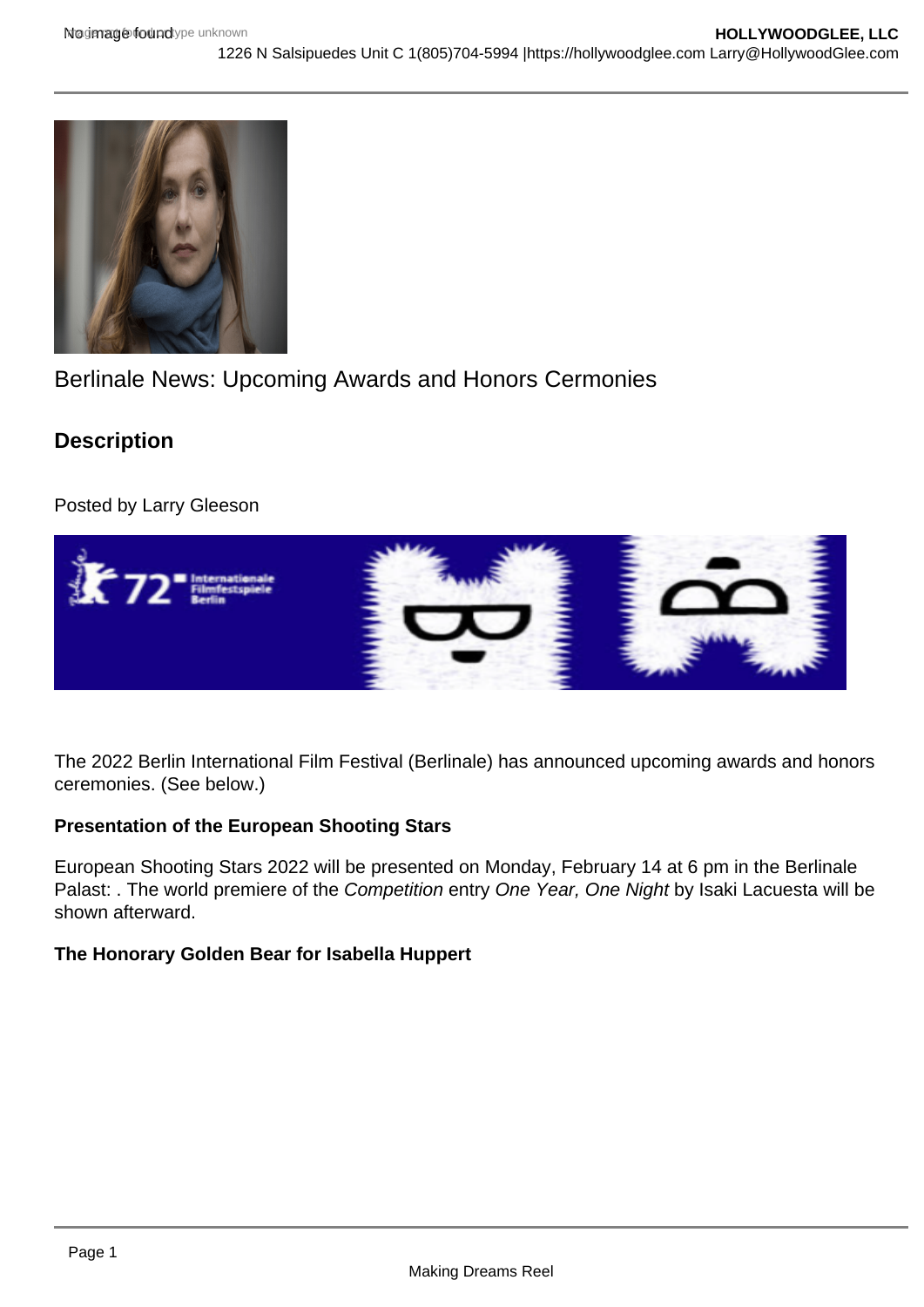French film and stage actor Isabelle Huppert, who will be awarded an Honorary Golden Bear for lifetime achievement.. (Photo cr. Berlinale)

The Homage of the Berlinale 2022 is dedicated to French film and stage actor Isabelle Huppert, who will be awarded an Honorary Golden Bear for lifetime achievement.

The Award Ceremony of the Honorary Golden Bear will take place February 15, 2022 at 9.45 pm at the Berlinale Palast. Lars Eidinger will hold the laudatory speech. The film À propos de Joan ( About Joan, dir: Laurent Larivière) will be screened as a Berlinale Special Gala afterward.

#### Award Ceremonies

The Award Ceremony will take place on February 16 at 7 pm in the Berlinale Palast, where the Golden and Silver Bears, the Encounters awards, as well as the GWFF Best First Feature Award and the Berlinale Documentary Award will be presented.

The award ceremony will be transmitted in CinemaxX 3 for accredited journalists. Tickets will be available from 14.02. at 7.30 pm in the online ticket shop for accredited visitors.

The award ceremony can also be seen from 7 pm live on 3sat and on [www.berlinale.de.](https://www.berlinale.de/en/home.html)

The press conference with the award winners will take place at around 8.40 pm in the Press Centre. Tickets can also be booked in the online ticket shop for accredited visitors.

The prizes in the Generation Kplus and 14plus competitions will be awarded on February 16 at 3 pm in the Haus der Kulturen der Welt. In the Perspektive Deutsches Kino section, the Heiner Carow Prize will be presented on February 16 at 4 pm and the Compass-Perspektive-Award and the Kompagnon-Fellowship at 7 pm at Kino International.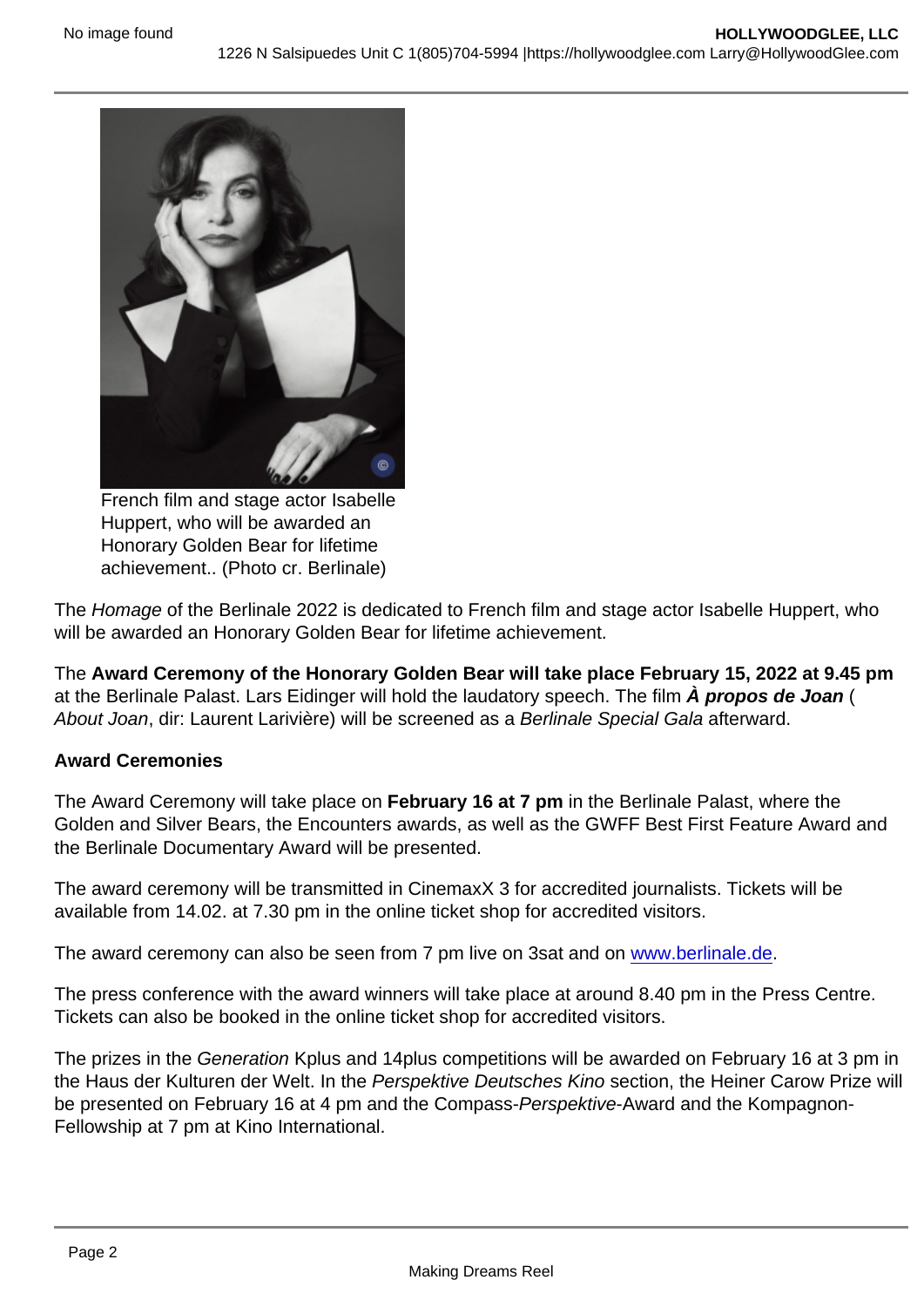The list of the award winners will be sent after the award ceremony at the Berlinale Palast.

Prizes of Independent Juries

The jury decisions of the [Independent Juries](https://www.berlinale.de/en/festival/awards-and-juries/further-prizes.html) will be announced on February 17 in a press release.

Announcement of the Panorama Audience Award. The winner of the Panorama Audience Award will be announced on February 19.

On February 20, the awarded films will be shown at Zoo Palast.

Stay tuned!

C) Daniel Seiffert – Berlinale

(Press release from Berlinale press office)

**Category** 

- 1. #Berlinale
- 2. Berlin International Film Festival

## **Tags**

- 1. Anamaria Vartolomei (France)
- 2. Clare Dunne (Ireland)
- 3. Emilio Sakraya (Germany)